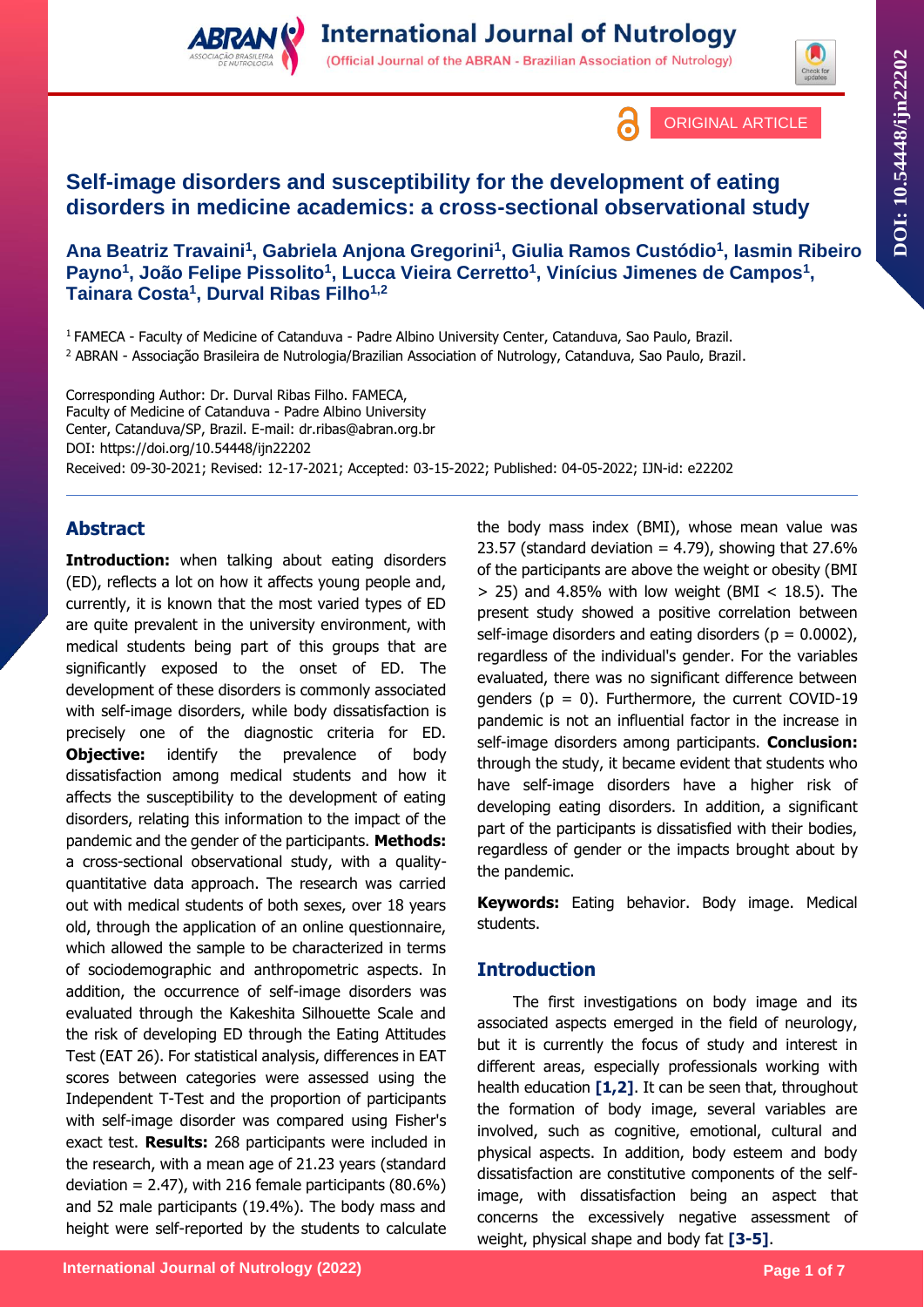Concerning eating disorders (ED), they include bulimia nervosa, anorexia nervosa, compulsive eating disorder, restrictive eating disorder, among other eating disorders, which, by definition, are characterized as multifactorial and persistent psychiatric disorders of eating that generate harm to people. the health of the individual and for the correct biopsychosocial functioning **[6,7]**.

Diagnosis of eating disorders is based on the Diagnostic and Statistical Manual of Mental Disorders - V (DSM-V), which is based on dividing eating disorders into mutually exclusive categories, based on the observation of symptoms presented by patients **[6,8]**. In addition, for the correct and comprehensive screening of eating disorders, it is essential to collect a well-directed anamnesis and to use questionnaires as screening instruments, for example the Eating Attitudes Test (EAT), the Bulimic Investigatory Test of Edinburgh (BITE) and the body image test **[9,10]**.

It is also noticed that the development of eating disorders is commonly associated with self-image disorders, while body dissatisfaction is precisely one of the diagnostic criteria of EDs **[3,5]**. Thus, the mental images that each subject creates about himself, to his body, have a marked impact on the appearance of eating disorders, which significantly affect the health and well-being of the individual, since disorders related to Distorted consumption, eating patterns and attitudes can lead to severe self-depreciation, various medical complications, increased risk of other mental illnesses, including increased risk of suicide **[7]**.

Several factors are identified as risk factors for the development of both body image perception disorders and eating disorders. As an example of risk factors, there are low self-esteem, states of social anxiety and depression, troubled relationship with food, being female, being a teenager, attending university **[1,9,11,12]**.

Thus, it is noteworthy that the various types of eating disorders are quite prevalent in the university environment, with medical students being part of this group that is significantly exposed to the onset of ED, given the fact that they are subjected to a high level of stress. (high workload, curricular and extracurricular activities to be carried out, self-demand, body image distortion, overweight, bad eating and consumption habits, etc.) **[9]**. Furthermore, the presence of such factors in this group is associated with a high prevalence of mental health problems among medical students, which further reinforces the risk of developing selfimage disorders and eating disorders among this group **[9,13]**.

Besides, another point to be considered concerns

the new challenges brought by the COVID-19 pandemic. Faced with the pandemic caused by the new coronavirus, Sars-CoV-2, the routine and way of life of almost the entire population have changed in several aspects, directly impacting the physical and mental health of individuals, and, consequently, bringing positive results. in the worsening of eating disorders. The increase in the availability of food, the longer time at home, the increase in symptoms of anxiety and depression, the fatigue caused by social isolation, the fear and insecurity of contracting the disease, the lack of perspective for the end of the pandemic, are some of the risk factors that unfold into emotional hunger, compulsive eating and the subsequent development of eating disorders **[14]**.

From this perspective, the present study aimed to map the aspects related to body dissatisfaction and the susceptibility to the emergence of eating disorders in medical students, taking into account the different aspects and factors involved, to contribute to the detailing of this subject and to better understand the impact that body image disorders and eating disorders cause in this group of students.

Therefore, the present study aimed to identify the prevalence of self-image disorders among medical school students and how this affects their susceptibility to developing eating disorders, as well as to verify the relationship between the increase in self-image disorders and eating disorders and the pandemic. of Covid-19 between females and males.

# **Methods**

### **Study Design**

A cross-sectional observational study was followed, with a qualitative-quantitative approach to the data, according to STROBE (https://www.strobestatement.org/).

### **Interventions and Application of Questionnaires**

Data collection took place through the application of an online Google Forms questionnaire, composed of open and closed questions, disseminated among university students of medicine courses in Brazil. The sample consisted of 268 medical students of both sexes and over 18 years of age. The first part of the questionnaire allowed characterizing the sample in terms of sociodemographic aspects (age, sex, year of college, weight, and height). The second part evaluated the perception that individuals have of their bodies through the Silhouette Figures Scale, an instrument applied and validated by Kakeshita et al (2006). In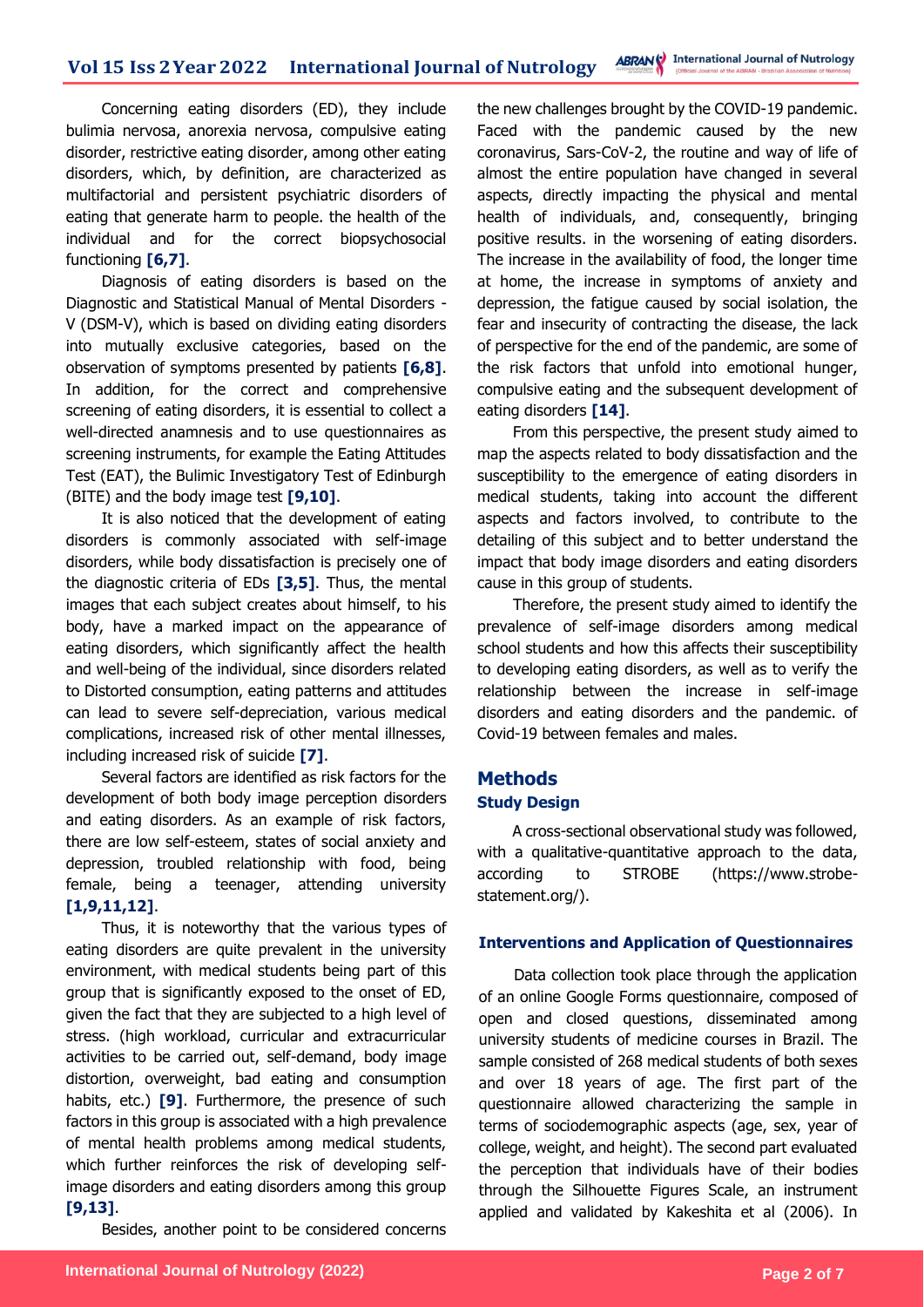addition, the relationship between the participants' diet and the current COVID-19 pandemic was also investigated. In the third and last part of the questionnaire, the Eating Attitudes Test (EAT-26) was used. The version used of the instrument comprises 26 questions in the form of a Likert scale of points, divided into 3 analysis factors: I) diet scale, II) bulimia and food preoccupation scale and III) oral self-control scale. From the answers obtained, a score was calculated, and, for the present study, the cutoff point 21 was considered, that is, people with 21 points or more in the score were classified as at greater risk for the development of eating disorders.

#### **Ethical Approval**

This study was analyzed and approved by the Research Ethics Committee (CEP) according to a substantiated opinion **number 4.871.547**, and obtaining the patient's consent through the Informed Consent Form (TCLE) according to CNS/CONEP Resolution 466/12.

#### **Statistical Analysis**

Statistical analyzes of the data were performed using Microsoft Office Excel (2016) and Python 3.7.6 (SciPy 1.4.1), and the differences in the EAT score between the categories were evaluated using the independent T-test and the proportion of participants with self-image disorder was compared using Fisher's Exact Test.

### **Results**

A total of 268 participants were included in the research, with a mean age of 21.23 years (standard deviation =  $2.47$ ), with 216 female participants (80.6%) and 52 male (19.4%). Body mass and height were selfreported by students to calculate the Body Mass Index (BMI), whose average value was 23.57 (standard deviation = 4.79), showing that 27.6% of participants are overweight or obese (BMI  $> 25$ ) and 4.85% were underweight (BMI  $<$  18.5). Of the total number of participants, 181 are normal weight, 13 are underweight, 55 are Overweight, 15 are obese grade I, 3 are obese grade II and 1 participant is obese grade III.

The present study showed a positive correlation between self-image disorders and eating disorders (p=0.0002), regardless of the individual's gender. For the variables analyzed, no significant difference was found between the sexes  $(p=0)$ . To their weight, 160 feel "mean", that is, neither above nor below (**Figure 1**).



**Figure 1.** Feeling about body weight.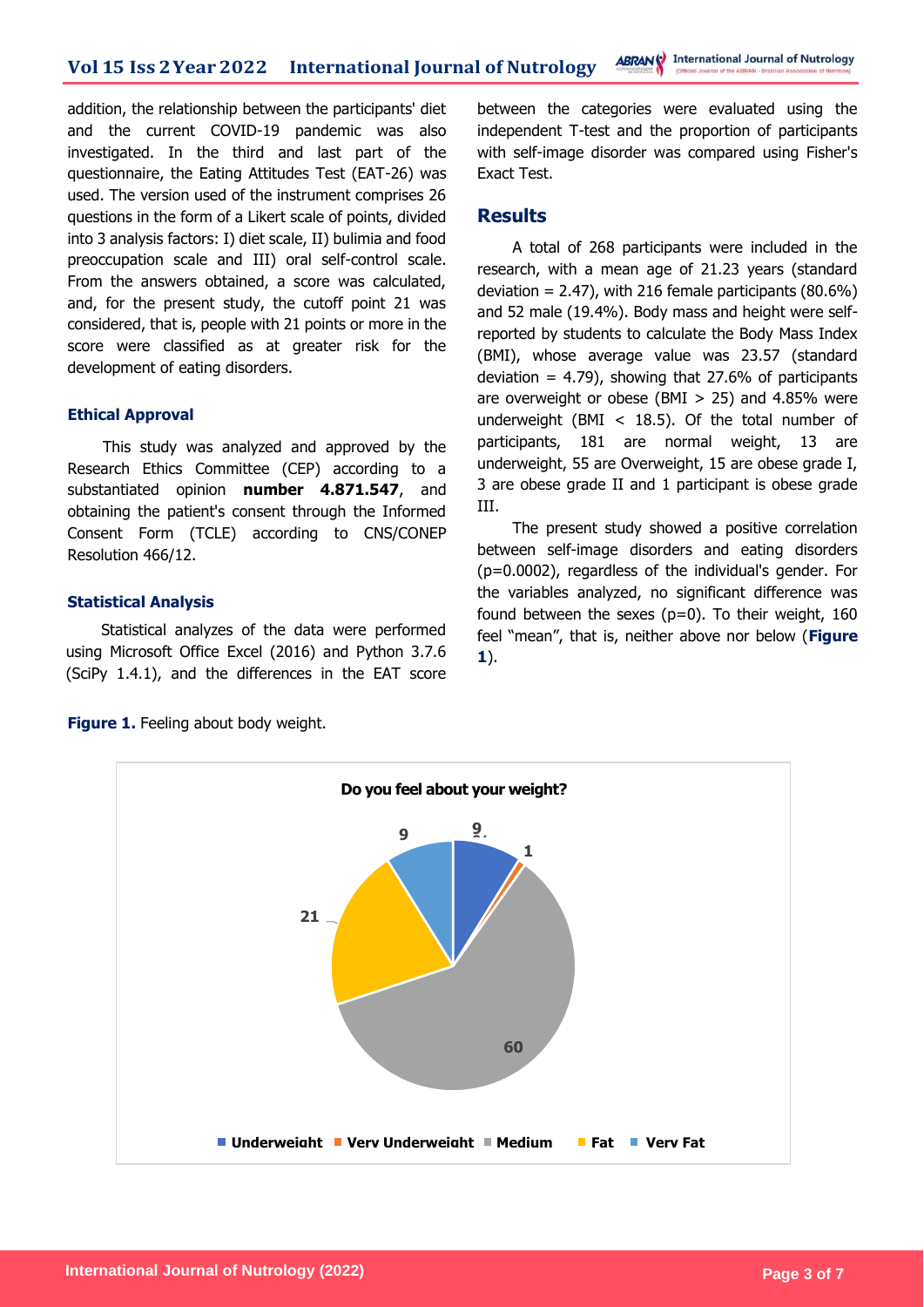Also, almost half of people (131) avoid situations in which others can see their bodies, for example changing rooms, swimming in the pool, or clothing that emphasizes body shapes. When approached about the COVID-19 pandemic, before it 108 (40%) were on weight-loss regimes, during that number it grew to 115 (43%). Another index that increased was about having exaggerated eating episodes, in which before the pandemic 178 (67%) had already had and during 190 (71%) they had these incidents. In addition, before the pandemic, 64% were not in the habit of continuing to eat compulsively, feeling that they could not stop), while during the COVID-19 outbreak this number dropped to 53%. However, it can be concluded that the current COVID-19 pandemic did not prove to be an influential factor in the increase of self-image disorders among the participants.

### **Discussion**

Previous studies have already proven that body dissatisfaction leads to a series of general impairments in human behavior, such as low self-esteem, anxiety, and social comparison **[9]**. Concerning body assessment itself, the individual is subject to cognitive distortions, such as dichotomous thinking about their appearance, unfair comparison with extremes, and selective attention to what bothers them. The sum of these behavioral changes and distortions to the high aesthetic pressure in our current society can lead to an exaggerated concern with weight and induce disorders in eating behavior **[4,9]**. Within the present study, it was possible to confirm the relationship between these two variables since, of 268 participants, 92.53% declared themselves dissatisfied with their current body and a positive correlation was evidenced between selfimage disorders and eating disorders.

The study by Bosi (2014) showed that all perceptions that make up the formation of body image are filtered and transformed into meanings through psychological processes. However, when the senses become unbalanced, there is the possibility of triggering eating disorders **[15]**. In this way, it is noted that the perception of one's own body is something complex that involves cognitive, emotional, social, and cultural aspects, thus, it is variable and the beginning of changes to one's image can be disguised in subtle concerns with appearance **[16]**. This could be proven when 28% of the sample stated that their body felt disproportionate in the thighs, hips, and buttocks region, as well as 49%, stated that they avoid situations in which people can see their physical structure (such as changing rooms, swimming pools or clothes that make you notice shapes); in addition, 82% of the participants declared that they felt at a disadvantage when they noticed and compared themselves to the physique of others, all without considering the presence or absence of an adequate nutritional profile of the parties, proving that beauty standards often end up prevailing over others variables **[16]**.

As for the life of university students specifically, Alvarenga et al. reported that Brazilian university students showed a high frequency of risk behaviors for eating disorders in all regions of the country **[17]**. Based on data analysis, it was observed that anxiety is an important variable, with 70% of the participants claiming to use food as a form of relief when placed in situations in which they find themselves, as well as in situations of various discomforts. In this sense, it is already known that the group represented by medical students is subjected to a high level of stress due to the high expected workload, curricular and extracurricular activities, self-demand, among others; all of this, in addition to other mental disorders that are prevalent on university campuses, such as anxiety and depression, may be directly related to body image distortion, inappropriate nutritional status, and overvaluation of weight **[9]**.

Also, Guimarães (2018), through a study carried out with university students of pedagogy and nutrition courses in the state of Rio de Janeiro, found that 17% of the total percentage of students surveyed presented behaviors classified as eating disorders **[18]**, while whereas in the present study, 29% of the participants claimed to have or have had EDs, which reinforces the hypothesis that medical students have an even higher risk for eating disorders and is in line with the study published by Sousa & Costa (2018). ), which pointed to greater chances of health professionals to develop such disorders **[19]**. When asked how they feel about their weight, about 30% of respondents in this research said they felt fat or very fat and approximately 66% reported concern about the desire to be thin, a percentage similar to the study by Guimarães (2018), in which 69.4% of university students would like to have a slimmer body **[18]**.

Furthermore, concerning BMI and body perception, 21% of the participants declared themselves "fat", while, in reality, 20.5% are only overweight and 5.5% are obese grade I; 9% consider themselves "very fat", while in practice the sum of obesity grades II and III scores only 1.4%. Other studies have already proved a positive association between obesity, desire to lose weight and vulnerability to the development of BED, being, therefore, a risk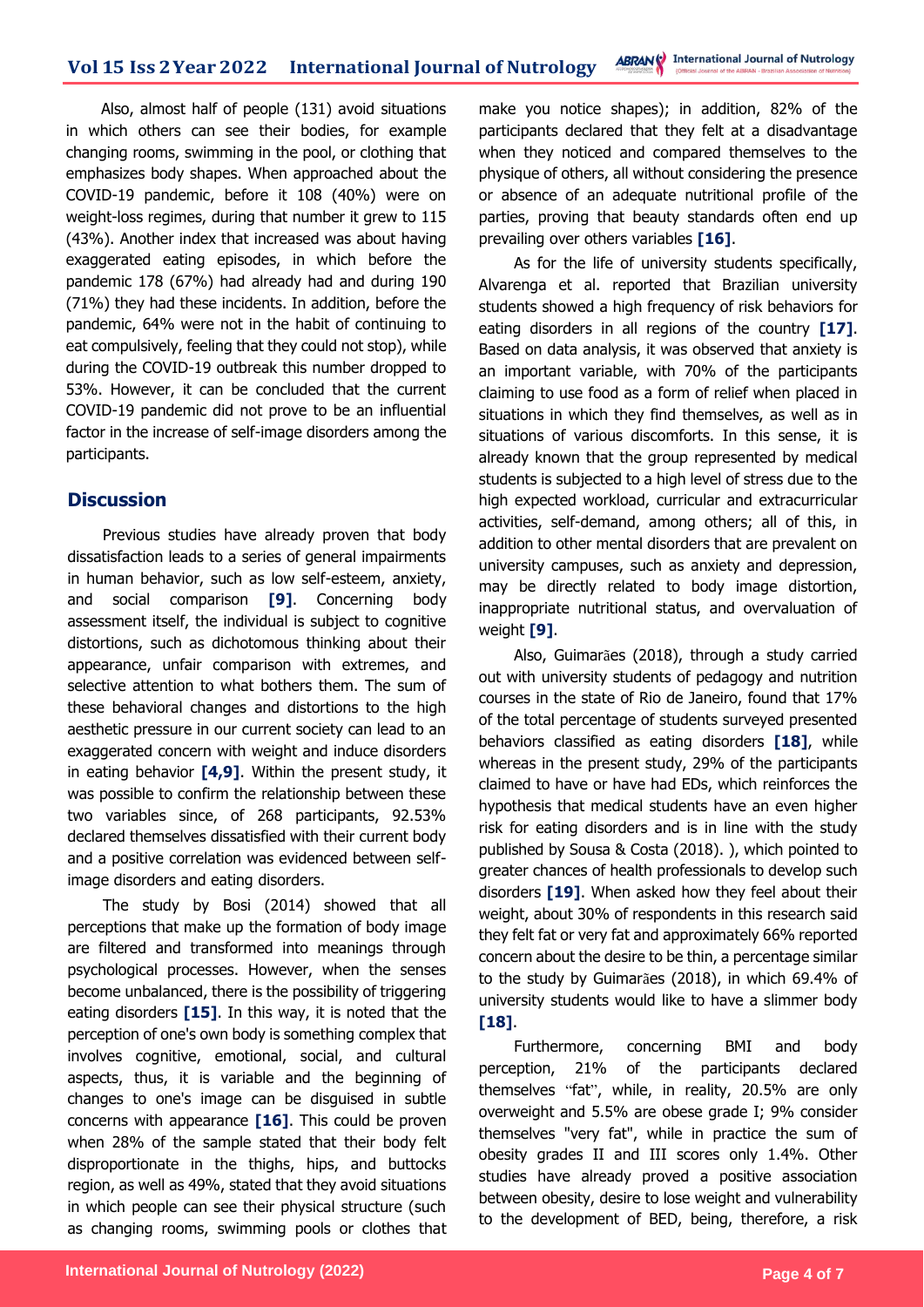factor **[20]**; however, there is a difference between the individual being out of the proper weight and feeling out of it, which considerably touches on the issue of selfimage disorder and, consequently, can contribute to eating disorders. Equally important, people who feel underweight make up 9% of the sample, with only 4.8% being underweight.

Regarding the Eating Attitudes Test – EAT-26, the study by Aidar et al. **[9]** showed significant variations in the score of participants of different sexes: higher scores were identified in females compared to males. In contrast, the present study proved that in the researched group there is a high prevalence of body dissatisfaction, which statistically confers a higher risk for the development of eating disorders, however, this risk did not appear to be different between the sexes (p= 0), since, regardless of the individual's gender, there was a considerable correlation between selfimage disorders and eating disorders ( $p = 0.0002$ ).

Thus, in light of the data collected and relating it to aspects of the literature, this research confirmed the hypothesis that, among medical students and regardless of the individual's gender, there is a positive correlation between self-image disorders (assessed by the Silhouettes scale of Kakeshita) and the increased risk for the development of eating disorders (verified by the EAT-26), with a statistically significant correlation between both scales ( $p = 0.0002$ ).

Besides, the present study was able to identify that the image chosen as desirable in the silhouette scale tended to be lower than those calculated by the individual's real BMI, a fact observed in both the male and female groups, which suggests, therefore, that both sexes value models of thinness and have a high prevalence of self-image disorders.

Regarding the new challenges brought about by the current health crisis faced with the emergence of the COVID-19 pandemic, a disease caused by the new coronavirus (Sars-CoV-2), it is noted that varied and profound changes in routine and way of life reached almost the entire population. This fact represents a significant potential for increasing mental health problems, among which the increased risk of developing eating disorders stands out **[14,21]**.

Analyzing individually the questions that were asked comparing the period before the pandemic with the moment of validity of this event, it was noted that 10.8% of the participants stated that they had not had exaggerated episodes of eating before the pandemic, but that during this period, they have. In addition, it was possible to notice that 16.4% of the medical students who participated in this study did not have the habit of continuing to eat compulsively and feeling that they could not stop, whereas they acquired this habit with the advent of the pandemic. These findings corroborate the study by Coutinho (2021), which showed that there is a relationship between the psychological effects of the pandemic and a consequent disorganization of eating behaviors, increasing food restriction, binge episodes and compensatory behaviors **[21]**.

In the present study, when applying the Exact Fish Test, the current COVID-19 pandemic did not prove to be a statistically influential factor in the increase of selfimage disorders among the participants. It is theorized that this fact may be due to the high rate of body dissatisfaction that is observed in this sample, that is, because they already have a higher percentage of selfimage disorders, consequently a greater risk for EDs, the pandemic did not prove to be a factor that further accentuates the increase in this risk. In addition, according to a study by Cooper et al. (2020), it is possible to relate the pandemic context to a possible reduction of interpersonal social triggers associated with disordered eating behaviors, which occurs, for example, from the reduction of opportunities for social comparisons based on the body, as a result of the restrictions and social isolation measures imposed during the pandemic **[22]**.

As limitations of this study, the limited sample size and the discrepancy observed between female (80.6%) and male (19.4%) participants are highlighted. Thus, new studies must be carried out, to prove or refute the findings of this research and contribute to a better understanding of the reality of eating disorders and selfimage disorders in Brazil, especially among university students from medicine courses.

### **Conclusion**

Because of the results of this work, it was observed that medical students with self-image disorders have a higher risk of developing eating disorders, which is demonstrated by the association of the Figures and Silhouettes Scale questionnaires and the Eating Attitudes Test. In addition, it was noted that regardless of gender, there is a prevalence of this disorder, identified by choosing a desired image with values lower than that calculated by the students' real BMI. However, the current COVID-19 pandemic was not a statistical factor influencing the results of participants with selfimage disorders, although changes in routine and way of life during this period have driven irregular eating behavior, linked to psychological effects. In this sense, it is evident that risk behavior for Eating Disorder is frequent among medical universities. Therefore, based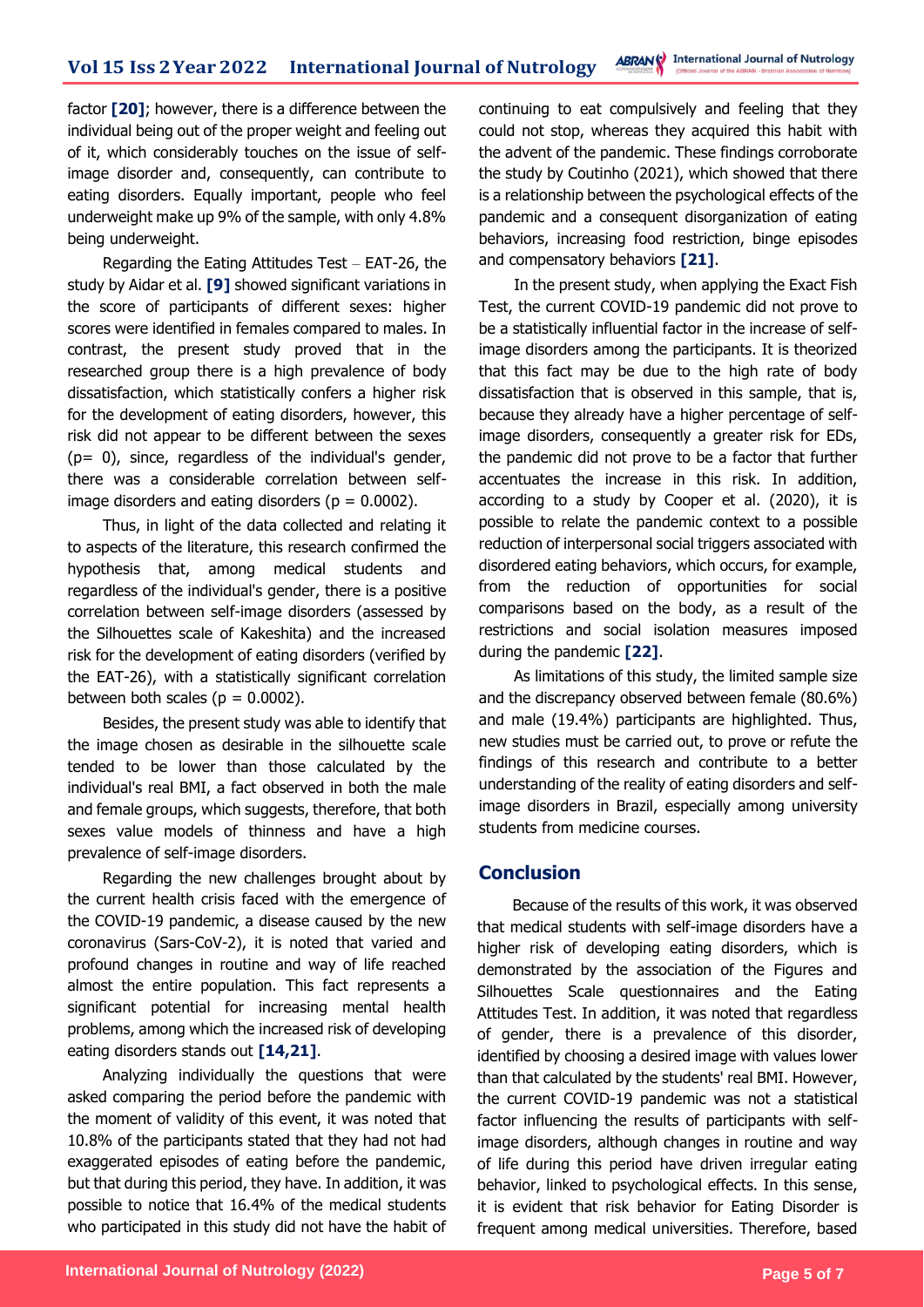on this study, it is necessary to apply multidisciplinary actions that promote reflection and discussion about the state of health in the academic community. In addition, it is extremely important to provide basic support to deconstruct aesthetic patterns and mental triggers, which have impacted balance and food safety, to prevent the incidence of serious complications in the student environment.

### **Acknowledgement**

Not applicable.

### **Ethics approval**

This study was analyzed and approved by the Research Ethics Committee (CEP) according to a substantiated opinion number **4.871.547**, and obtaining the patient's consent through the Informed Consent Form (TCLE) according to CNS/CONEP Resolution 466/12.

### **Informed consent**

The participants signed the consent form.

### **Data sharing statement**

No additional data are available.

### **Conflict of interest**

The authors declare no conflict of interest.

#### **Funding**

Not applicable.

### **Similarity check**

It was applied by Ithenticate@.

### **References**

- **1.** Legnani RFS et al. Transtornos alimentares e imagem corporal em acadêmicos de Educação Física. Motriz: Revista de Educação Física, 2012, v. 18, n. 1, p. 84- 91.
- **2.** Consolação MG, Cunha F. et al. Imagem corporal-Conceito e desenvolvimento. Editora Manole Ltda, 2003.
- **3.** Fortes LS et al. Autoestima, insatisfação corporal e internalização do ideal de magreza influenciam os comportamentos de risco para transtornos alimentares? Revista de Nutrição, 2015, v. 28, n. 3, p. 253-264.
- **4.** Saikali CJ et al. Imagem corporal nos transtornos alimentares. Archives of Clinical Psychiatry (São Paulo), 2004, v. 31, n. 4, p. 164-166.
- **5.** Silva, Tatiana Araújo Bertulino da et al. Frequência de comportamentos alimentares inadequados e sua relação com a insatisfação corporal em adolescentes. J Bras Psiquiatr, 2012, v. 61, n. 3, p. 154-8.
- **6.** Yager J. Eating disorders: Overview of epidemiology, clinical features, and diagnosis. UpToDate. 2020. Available in: https://www.uptodate.com/contents/eatingdisorders-overview-of-epidemiology-clinicalfeatures-and-diagnosis. Accessed in: 03/02/2022.
- **7.** Yager J. Eating disorders: Overview of prevention and treatment. UpToDate. 2019. Available in: in: https://www.uptodate.com/contents/eatingdisorders-overview-of-prevention-andtreatment. Accessed in: 03/02/2022.
- **8.** American Psychiatric Association et al. DSM-5: Manual diagnóstico e estatístico de transtornos mentais. Artmed Editora, 2014.
- **9.** Aidar MOI et al. Fatores Associados à Suscetibilidade para o Desenvolvimento de Transtornos Alimentares em Estudantes Internos de um Curso de Medicina. Revista Brasileira de Educação Médica, 2020, v. 44, n. 3.
- **10.** Moraes PCB. Escalas e Questionários para Avaliação dos Transtornos Alimentares. Transtornos Alimentares, 2019, v. 2, n. 10, p. 23.
- 11. Carvalho PHB et al. Checagem corporal, atitude alimentar inadequada e insatisfação com a imagem corporal de jovens universitários. Jornal Brasileiro de Psiquiatria, 2013, v. 62, n. 2, p. 108-114.
- **12.** Castelao-Naval O et al. Life style and risk of atypical eating disorders in university students: Reality versus perception. Enfermería Clínica (EnglishEdition), 2019, v. 29, n. 5, p. 280-290.
- **13.** Camargo ELB. Prevalência e fatores associados a comportamentos sugestivos de transtornos alimentares entre estudantes de medicina, enfermagem e nutrição. 2008.
- **14.** Silva GL, Almeida GASouza, Barros LPS. Comportamento de risco para transtornos alimentares em estudantes de graduação em saúde em uma faculdade do Nordeste brasileiro após o isolamento social e a disseminação do Corona Vírus. 2021.
- **15.** Bosi MLM et al. Comportamento alimentar e imagem corporal entre estudantes de medicina. Revista Brasileira de Educação Médica, 2014, v.